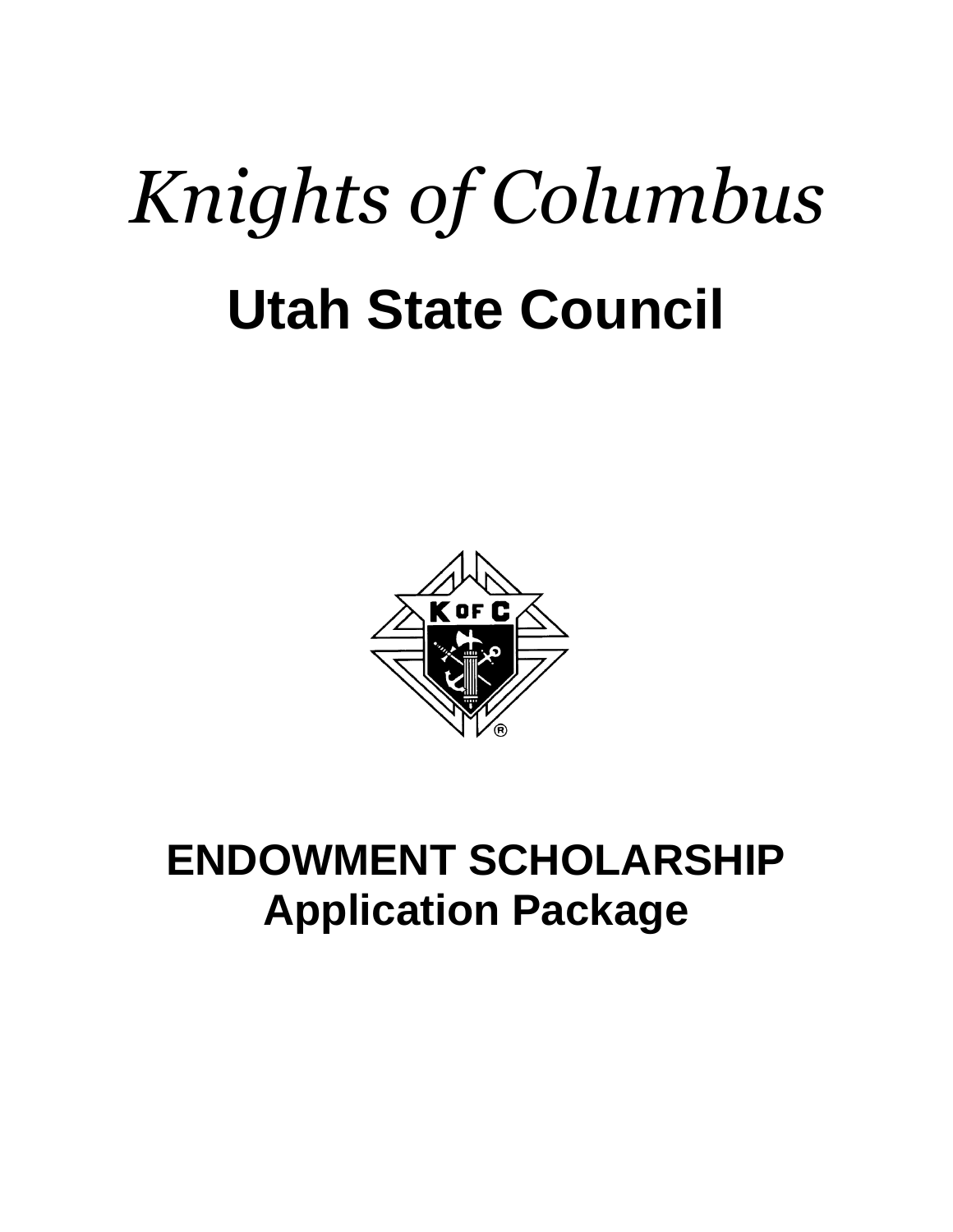

### **UTAH KNIGHTS OF COLUMBUS ENDOWMENT SCHOLARSHIP**

ESTABLISHED 2011 **BY** THE UTAH STATE COUNCIL

The Utah State Council of the Knights of Columbus is pleased to announce the annual endowment scholarship. The scholarship was established through the vision of the Utah State Council of the Knights of Columbus.

**OBJECTIVE:** The objective is to assist a Catholic student, graduating from a Utah High School, with their expenses during their first year of continuing education at a College, University or Technical Institute of their choice.

**ELIGIBILITY:** The scholarship is available to Utah students who are graduating from high school this year who are a member in a Utah council of the Knights of Columbus in good standing; or a child of a Utah council member of the Knights of Columbus in good standing; or a child under the legal guardianship of a Utah Council member of the Knights of Columbus in good standing; or a child of a deceased member of a Utah council of the Knights of Columbus who was in good standing at the time of death.

The applicant must have maintained a minimum average GPA of 2.0. The applicant must be able to show acceptance to the College, University or Technical Institute of their choice.

**DEADLINE FOR SUBMISSION OF APPLICATION:** The Scholarship Committee must receive a complete package in order to be considered for the scholarship. The application packet must be **postmarked by midnight on March 15th** of the graduating year. There will be no exceptions to the deadline. All complete and accepted applications will be delivered to the Utah State Secretary. The winner of the scholarship will be announced at the Saturday Banquet of the Utah Knights of Columbus State Convention. Additional applications may be obtained on line from our state website **<www.UtahKnights.org>**

I thank you for your cooperation in this matter.

Sincerely,

Charles E. Dover Jr., PSD Scholarship Chairman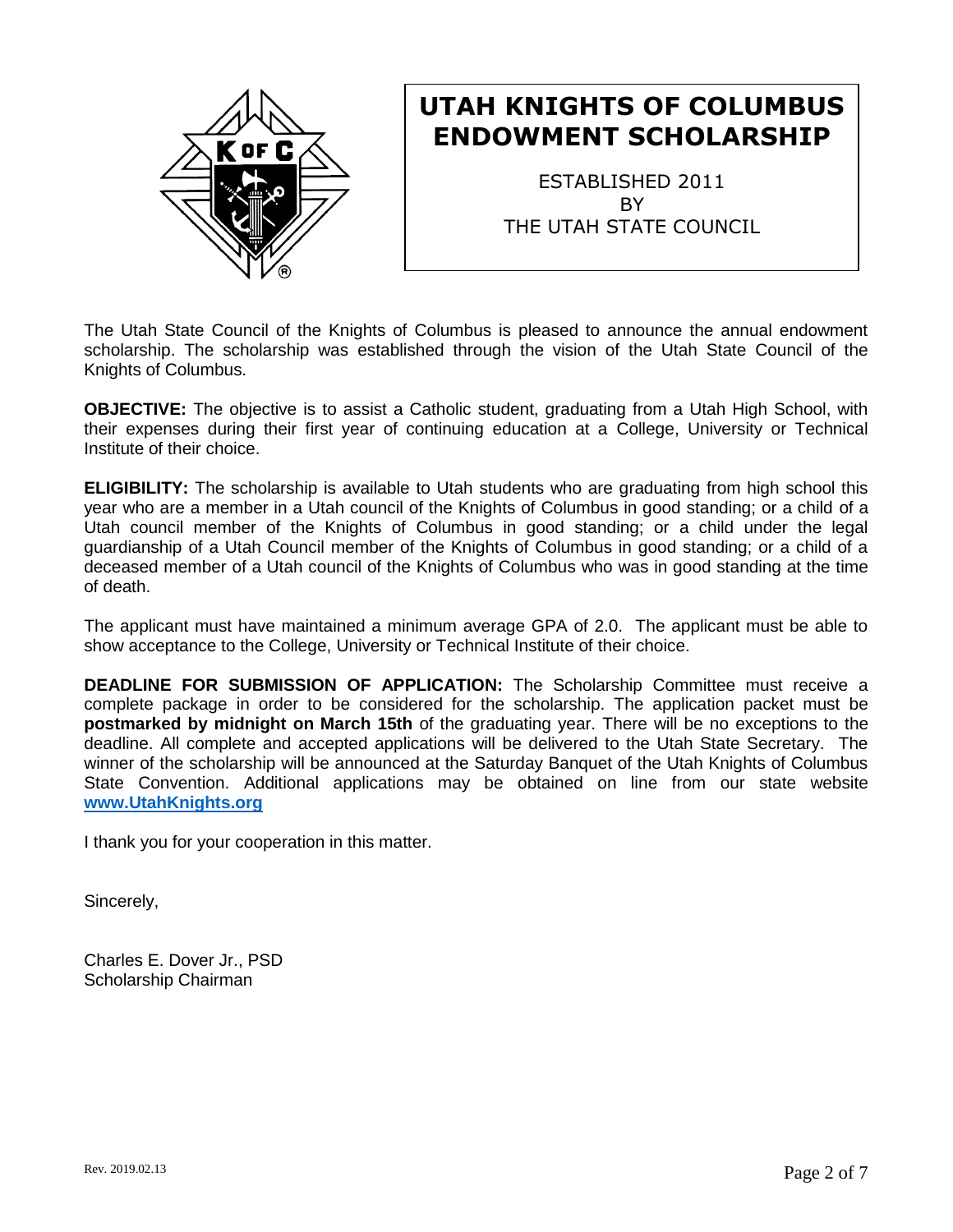

## UTAH KNIGHTS OF COLUMBUS ENDOWMENT SCHOLARSHIP

ESTABLISHED 2011 **BY** THE UTAH STATE COUNCIL

#### TO BE CONSIDERED THE APPLICANT MUST:

- 1. Be graduating from a Utah high school and entering college (or technical institute) this year.
- 2. Have a cumulative grade point average (GPA) of 2.0
- 3. Provide an official transcript of high school grades (copies or faxes are not acceptable).
- 4. Provide an original letter of recommendation covering your Church involvement signed by your parish priest or deacon.
- 5. Provide a copy of your letter of acceptance from the school you will be attending.
- 6. Provide 2 letters of recommendation covering your character, personality, and worthiness from teachers or counselors.
- 7. Provide 2 letters of recommendation from people not related to you (include their name, address, and phone number).
- 8. Provide a typewritten essay of 200 words or more (8½" x 11"), describing your *educational goals, extracurricular and community activities*, and your participation in *family and church activities*
- 9. Fill out page 4 and 5 of this document; have a high school administrator or counselor complete page 6; and have the council complete and endorse page 7.
- 10. Make sure that the application is totally complete and **submitted (postmarked) by the March 15th deadline to be considered.**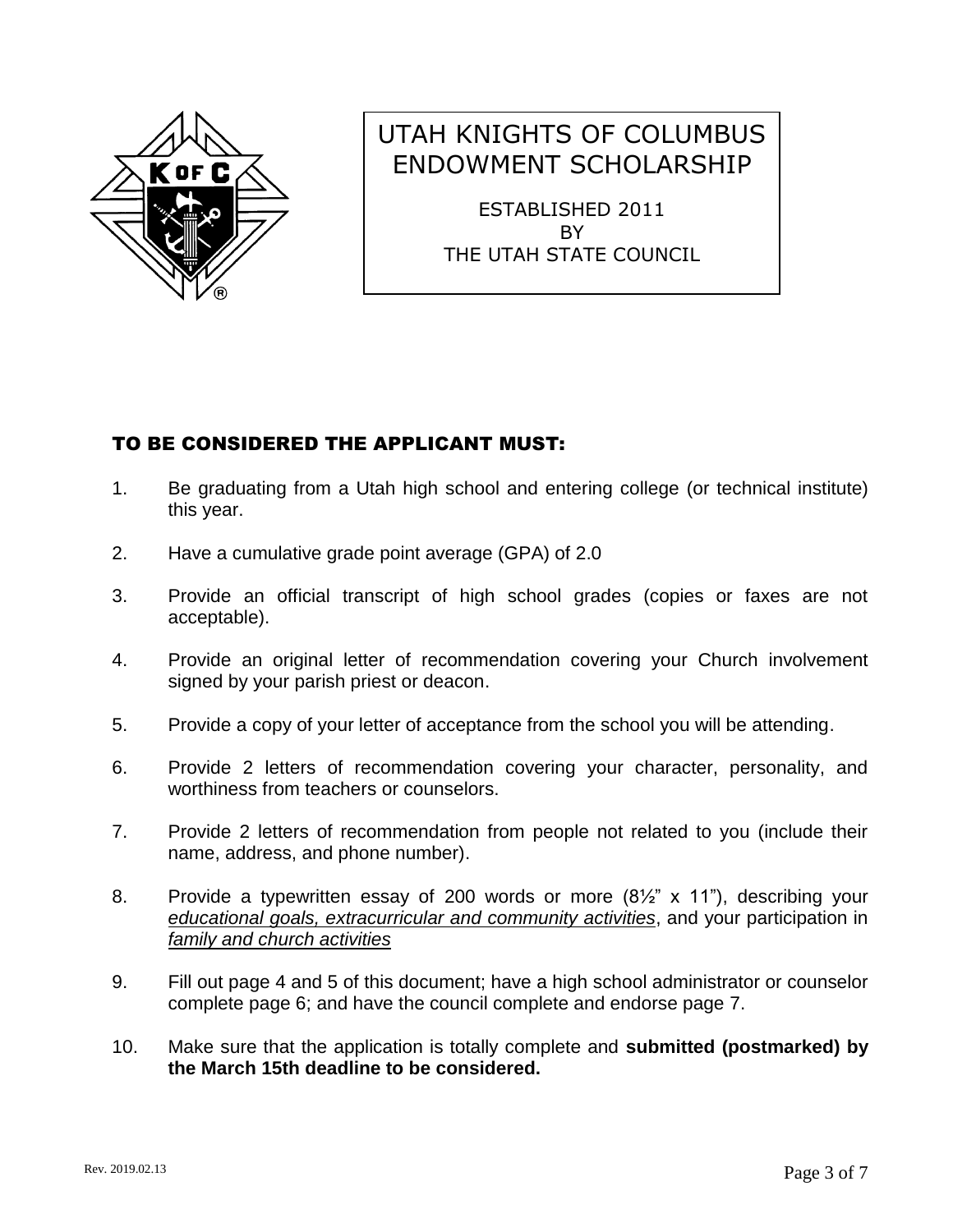#### **UTAH KNIGHTS OF COLUMBUS ENDOWMENT SCHOLARSHIP**

#### **APPLICATION**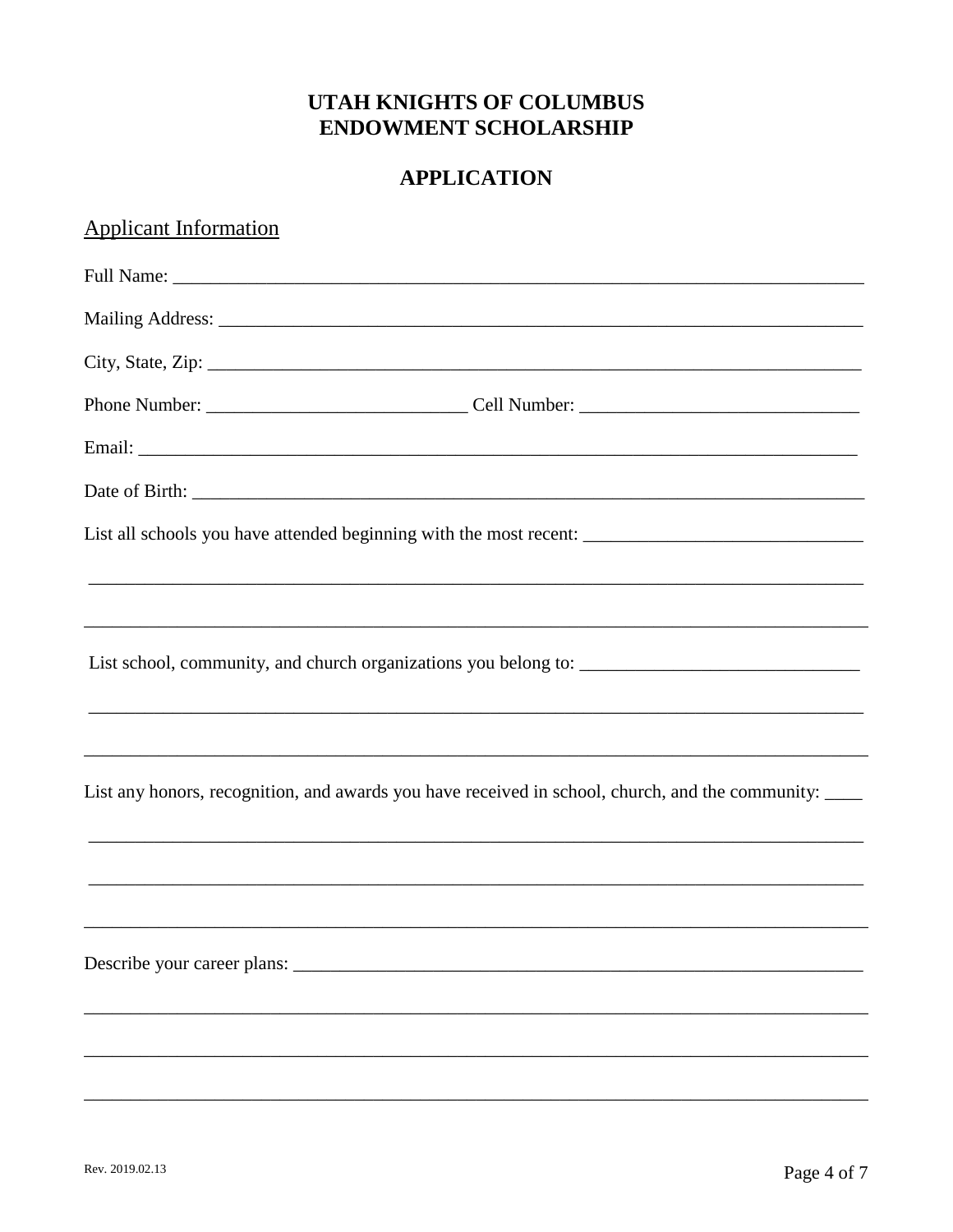#### Parent / Guardian Information

|                                                      | Utah Knights of Columbus Information                                                                                                                                                                                                                                                                                                                                                                                                                                                                                                                                                                                     |  |
|------------------------------------------------------|--------------------------------------------------------------------------------------------------------------------------------------------------------------------------------------------------------------------------------------------------------------------------------------------------------------------------------------------------------------------------------------------------------------------------------------------------------------------------------------------------------------------------------------------------------------------------------------------------------------------------|--|
|                                                      |                                                                                                                                                                                                                                                                                                                                                                                                                                                                                                                                                                                                                          |  |
|                                                      |                                                                                                                                                                                                                                                                                                                                                                                                                                                                                                                                                                                                                          |  |
|                                                      |                                                                                                                                                                                                                                                                                                                                                                                                                                                                                                                                                                                                                          |  |
|                                                      |                                                                                                                                                                                                                                                                                                                                                                                                                                                                                                                                                                                                                          |  |
|                                                      |                                                                                                                                                                                                                                                                                                                                                                                                                                                                                                                                                                                                                          |  |
| 1.<br>2.<br>3.<br>$\overline{4}$ .<br>5.<br>6.<br>7. | In order for your application to be considered include the following:<br>Application pages 4, 5, 6, and 7 completed and signed<br>Official original transcript (no copies or faxes accepted)<br>Letter of recommendation from parish priest or deacon<br>Two letters of recommendation from teachers or counselors<br>Two letters of recommendation from non-relatives<br>Personal essay covering (educational goals, extracurricular and community activities,<br>family and church activities).<br>Place items in a manila envelope and send complete application submitted and postmarked no<br>later than March 15th |  |

#### **MAIL TO:**

**Utah Knights of Columbus Scholarship c/o Charles E. Dover Jr., PSD 6170 Hathaway Street Taylorsville, Utah 84123**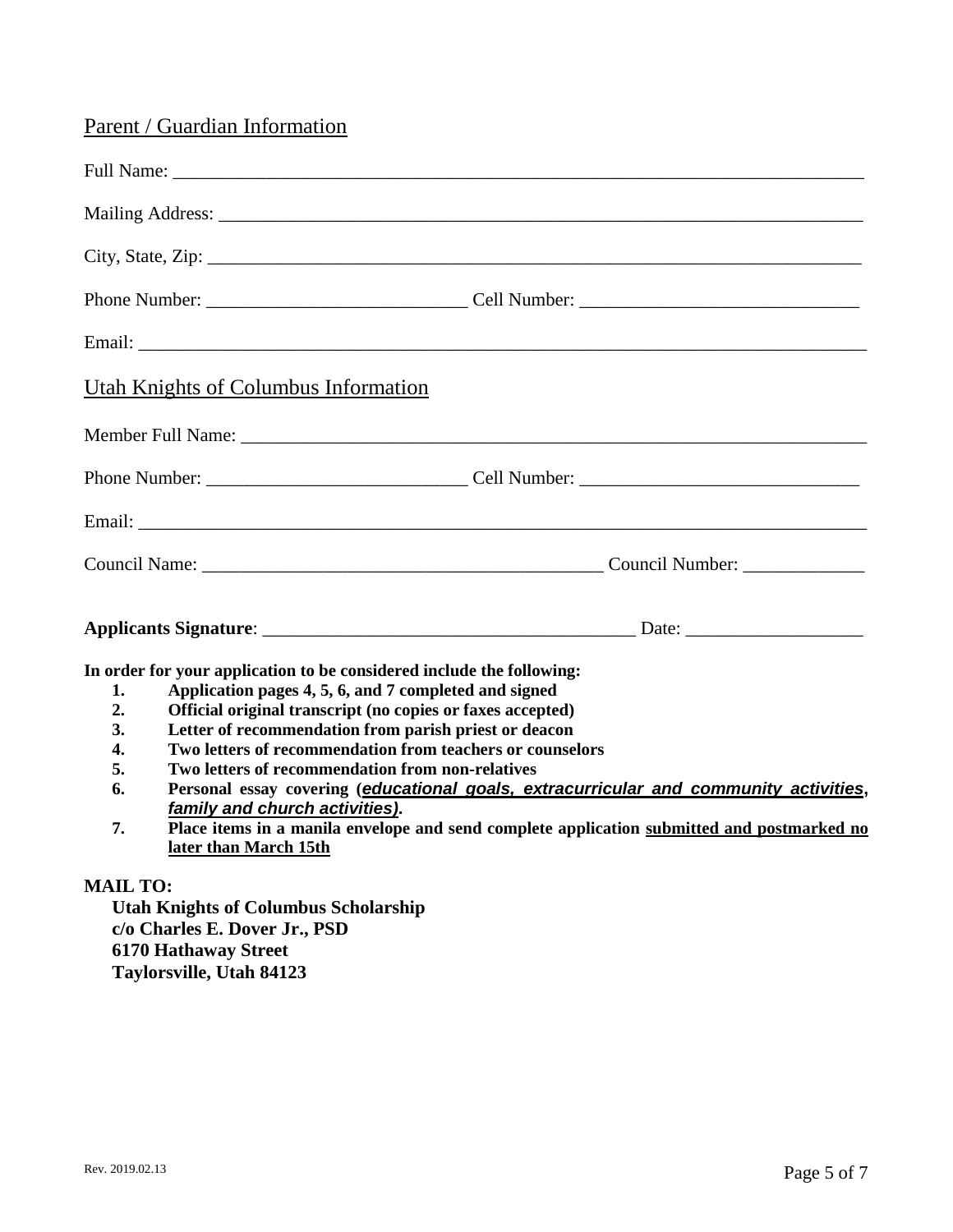#### **THIS PAGE IS TO BE COMPLETED BY A HIGH SCHOOL ADMINISTRATOR:**

Applicants Name: \_\_\_\_\_\_\_\_\_\_\_\_\_\_\_\_\_\_\_\_\_\_\_\_\_\_\_\_\_\_\_\_\_\_\_\_\_\_\_\_\_\_\_\_\_\_\_\_\_\_\_\_\_\_\_\_\_\_\_\_\_\_ This student has applied for the Utah Knights of Columbus Endowment Scholarship. In order to process the application, the following information is required: Official High School transcript. S.A.T. scores \_\_\_\_\_\_\_\_\_\_\_\_\_\_\_\_\_\_\_\_\_\_\_\_\_\_\_\_\_\_\_\_\_\_\_\_\_\_\_\_\_\_\_\_\_\_\_\_\_\_\_\_\_\_\_\_\_\_\_\_\_\_\_\_\_\_ G.P.A. (through first half of final year) \_\_\_\_\_\_\_\_\_\_\_\_\_\_\_\_\_\_\_\_\_\_\_\_\_\_\_\_\_\_\_\_\_\_\_\_\_\_\_\_\_\_\_\_\_ Honors G.P.A. \_\_\_\_\_\_\_\_\_\_\_\_\_\_\_\_\_\_\_\_\_\_\_\_\_\_\_\_\_\_\_\_\_\_\_\_\_\_\_\_\_\_\_\_\_\_\_\_\_\_\_\_\_\_\_\_\_\_\_\_\_\_\_\_\_\_ Rank in class \_\_\_\_\_\_\_\_\_\_\_\_\_\_\_\_\_\_\_\_\_\_\_\_\_\_\_\_\_\_\_\_\_\_\_\_\_\_\_\_\_\_\_\_\_\_\_\_\_\_\_\_\_\_\_\_\_\_\_\_\_\_\_\_\_\_\_ Number of students in class Name of School \_\_\_\_\_\_\_\_\_\_\_\_\_\_\_\_\_\_\_\_\_\_\_\_\_\_\_\_\_\_\_\_\_\_\_\_\_\_\_\_\_\_\_\_\_\_\_\_\_\_\_\_\_\_\_\_\_\_\_\_\_\_\_\_\_ Address of School  $\overline{a}$ City, State, Zip \_\_\_\_\_\_\_\_\_\_\_\_\_\_\_\_\_\_\_\_\_\_\_\_\_\_\_\_\_\_\_\_\_\_\_\_\_\_\_\_\_\_\_\_\_\_\_\_\_\_\_\_\_\_\_\_\_\_\_\_\_\_\_\_\_\_ \_\_\_\_\_\_\_\_\_\_\_\_\_\_\_\_\_\_\_\_\_\_\_\_\_\_\_\_\_\_\_\_\_\_\_\_\_\_\_\_\_\_ \_\_\_\_\_\_\_\_\_\_\_\_\_\_\_\_\_\_\_\_\_\_\_\_\_\_\_\_\_ Signature of School Administrator Date

IN ORDER TO BE CONSIDERED, THIS APPLICATION MUST BE RECEIVED OR POSTMARKED NO LATER THAN **MARCH 15th**.

**MAIL TO: Utah Knights of Columbus Scholarship c/o Charles E. Dover Jr., PSD 6170 Hathaway Street Taylorsville, Utah 84123**